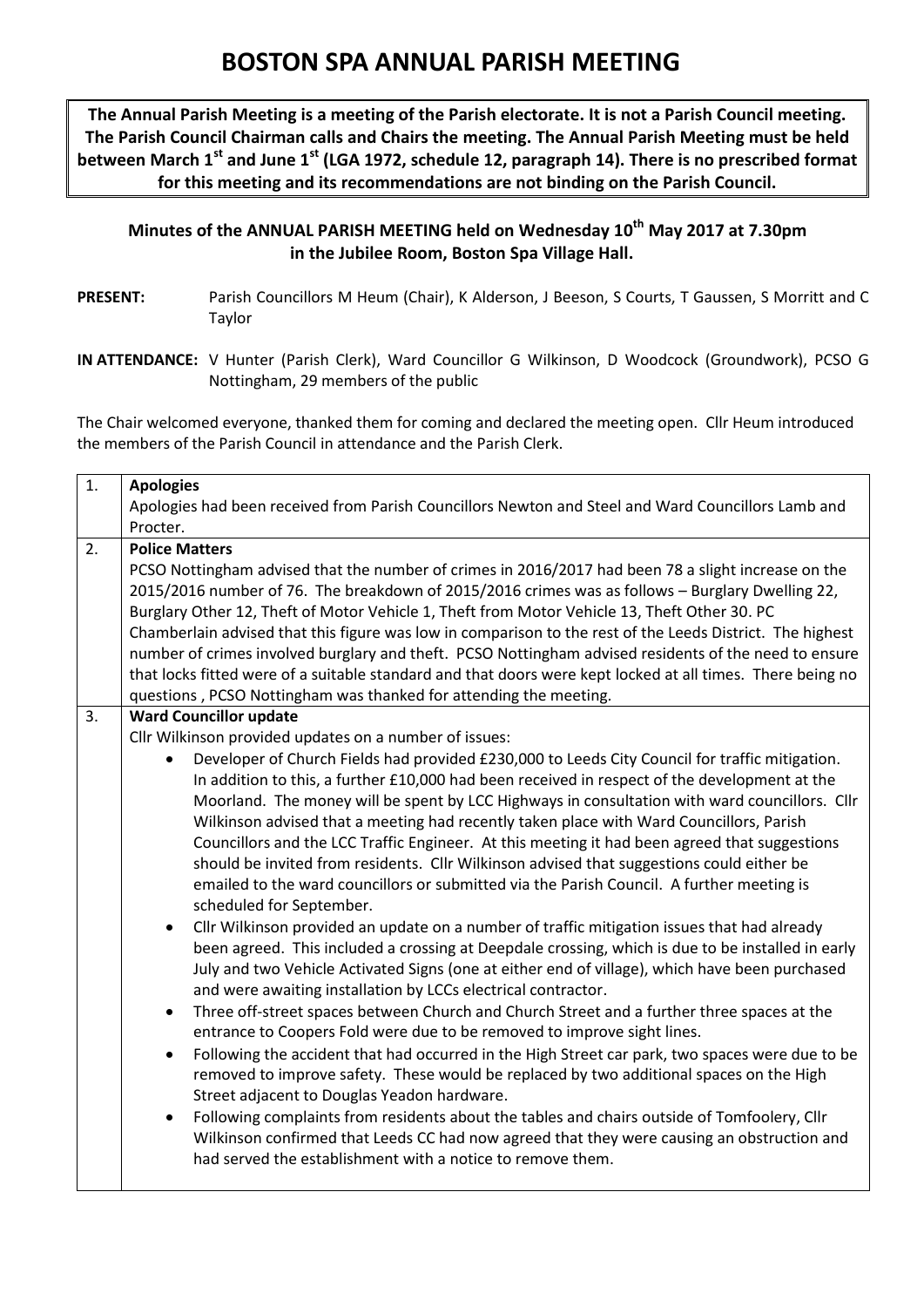|    | In response to a question from a resident, Cllr Wilkinson confirmed that the new crossing at Deepdale                                                                                                          |
|----|----------------------------------------------------------------------------------------------------------------------------------------------------------------------------------------------------------------|
|    | will be a standard zebra crossing and will be funded from the Taylor Wimpey contribution.                                                                                                                      |
|    | In response to a question from a resident, Cllr Wilkinson confirmed that the views of the People Friendly                                                                                                      |
|    | Village Centre group will be taken into account when considering how the Taylor Wimpey money will be                                                                                                           |
|    | spent. The Chair confirmed that the monthly newsletter will be used to raise awareness and illicit views.                                                                                                      |
| 4. | Minutes of the Annual Parish Meeting held on 11 <sup>th</sup> May 2016                                                                                                                                         |
|    | The minutes were approved and signed by the Chair as a correct record.                                                                                                                                         |
| 5. | Traffic Mitigation - Cllr Gaussen confirmed that this had largely been covered by Cllr Wilkinson. Cllr                                                                                                         |
|    | Gaussen confirmed that the PFVC Group views would be considered by the Parish Council along with                                                                                                               |
|    | other feedback from residents but stated that the Parish Council's current priorities were to reduce                                                                                                           |
|    | traffic, reduce speed, improve safety at junctions and provide safe pedestrian crossings. The Parish                                                                                                           |
|    | Council were keen that any traffic mitigation measures needed to retain a rural aspect and also be good                                                                                                        |
|    | for pedestrians.                                                                                                                                                                                               |
|    | A resident commented that sight lines out of Clarendon Road and Parkfield Drive were particularly                                                                                                              |
|    | dangerous. It was agreed that all junctions need to be looked at. Cllr Wilkinson confirmed that the issue                                                                                                      |
|    | at Clarendon Road will be resolved by the installation of the crossing.                                                                                                                                        |
|    | A resident commented on the lack of traffic wardens resulting in existing traffic restrictions often being                                                                                                     |
|    | ignored. Cllr Wilkinson confirmed that civil parking enforcement was the responsibility of Leeds City                                                                                                          |
|    | Council and that they currently visited Boston Spa on one day per week.                                                                                                                                        |
| 7. | Neighbourhood Plan for Boston Spa - In Cllr Steel's absence, Cllr Heum provide a brief update on the                                                                                                           |
|    | Neighbourhood Plan. The process had started five years ago and had been undertaken by a group of                                                                                                               |
|    | volunteers, who had all worked extremely hard. The Plan is now at final consultation stage with the                                                                                                            |
|    | documents available on LCC website and the PC website. The closing date for consultation is 22 <sup>nd</sup> May                                                                                               |
|    | following which there will be a yes/no referendum on the Plan. If there is a yes vote it will be adopted                                                                                                       |
|    | and any future developments within the village will be required to comply with the Plan. On behalf of                                                                                                          |
|    | the Parish Council, Cllr Heum extended a big thank you to Geoff Shaw, who had chaired the Steering                                                                                                             |
|    | Group and everybody else who had been involved.                                                                                                                                                                |
| 8. | Stables Lane Development - Cllr Kevin Alderson presented an update on the work done to date by the                                                                                                             |
|    | Stables Lane working group and its plans for the site. He reminded residents that his report last year had                                                                                                     |
|    | highlighted a lack of green space and a lack of close access to playing facilities for residents in the south                                                                                                  |
|    | east of the village. The Vision had been to create a community recreational space that supports and                                                                                                            |
|    | promotes health, wellbeing and social interaction. Based on this vision and with the assistance of                                                                                                             |
|    | Groundwork plans had been developed. The plans included a wheelchair-friendly perimeter path around                                                                                                            |
|    | the whole site, a nature area, a sensory garden/seating area, a play area for younger children, which                                                                                                          |
|    | would be designed to have a rural feel, a multi-use games area (MUGA) for older children, mini football                                                                                                        |
|    | pitches and a performance area/stage. Two designs had been recommended by the Working Group with                                                                                                               |
|    | alternative locations for the sensory garden/seating area and the performance area/stage. Copies of the                                                                                                        |
|    | design were passed round and residents were asked to indicate their preference between the two. Cllr                                                                                                           |
|    | Alderson advised that the group were looking at options for introducing access points to include a route                                                                                                       |
|    | past the school and access from the new residential development on the west of the site in addition to                                                                                                         |
|    | the current access from Stables Lane. The intention is to improve existing parking and potentially create                                                                                                      |
|    | an additional overflow car park. The Group had obtained feedback on the alternative designs at the Tour                                                                                                        |
|    | de Yorkshire event and would also be seeking feedback at the Gala before submitting a proposal to the                                                                                                          |
|    | Parish Council with a firm recommendation. The next stage of the process would be to look at funding<br>options to include grants and donations. Cllr Alderson confirmed that the design had been processed in |
|    |                                                                                                                                                                                                                |
|    |                                                                                                                                                                                                                |
|    | such a way that it could be progressed in stages as funding became available. Residents were asked to                                                                                                          |
|    | submit suggestions for a name for the facility, which currently has a working name of Boston Spa Village                                                                                                       |
|    | Park.                                                                                                                                                                                                          |
|    | In response to questions, Cllr Alderson confirmed that the Working Group had decided against                                                                                                                   |
|    | recommending the retention of a full sized football pitch and had also decided against recommending                                                                                                            |
|    | the provision of toilet facilities.                                                                                                                                                                            |
|    | Concern was expressed about the lack of direct consultation with residents of Stables Lane, who were                                                                                                           |
|    | worried about the potential for increased anti-social behaviour. Cllr Alderson confirmed that although                                                                                                         |
|    | there had been no direct consultation, there had been a large amount of general consultation and a<br>Stables Lane resident was a member of the Working Group. Cllr Heum confirmed that the proposals are      |